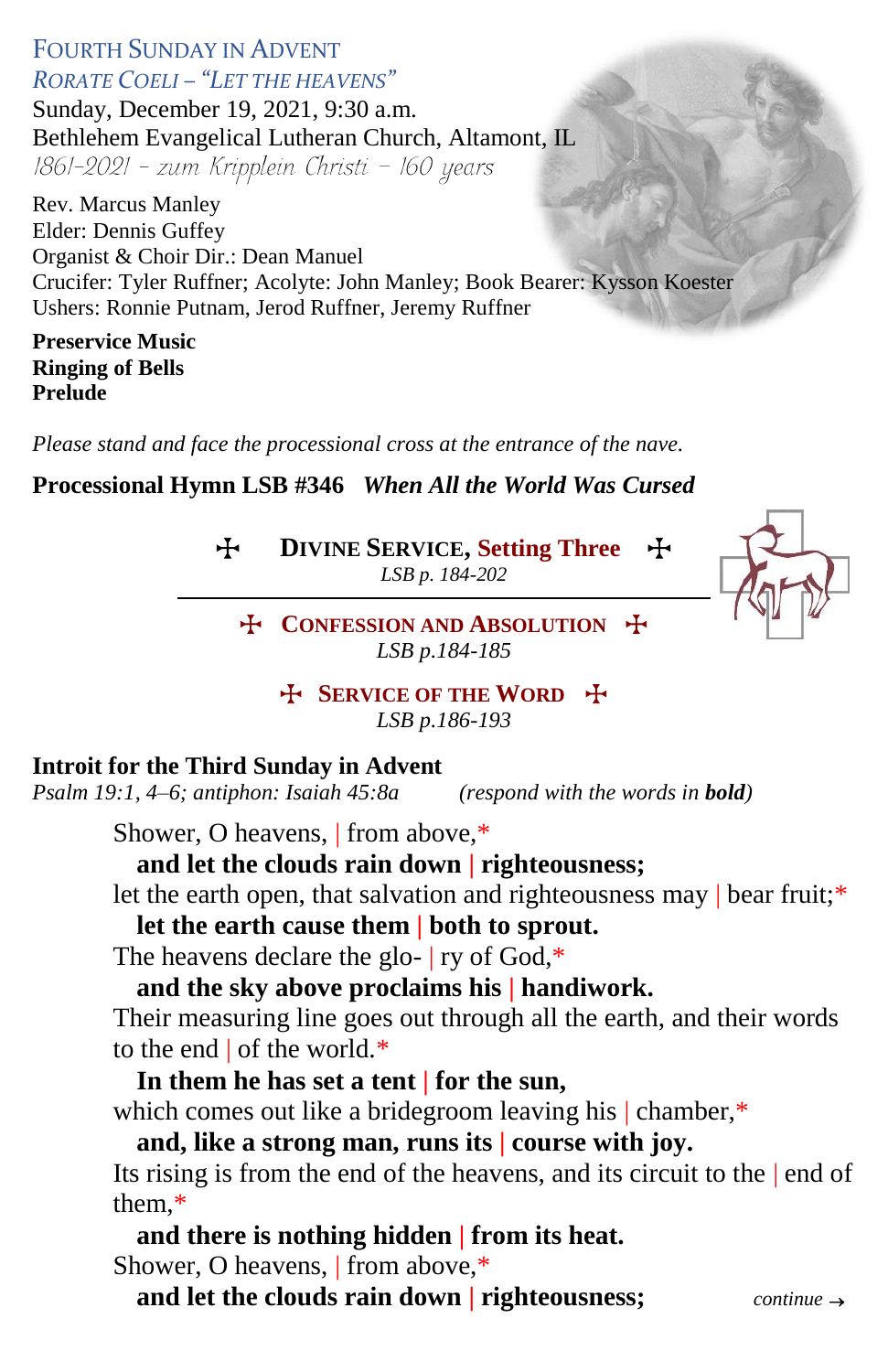let the earth open, that salvation and righteousness may | bear fruit;\* **let the earth cause them | both to sprout.**

| ♪ The Gloria Patri                            | p. 186 |
|-----------------------------------------------|--------|
| ↓ Kyrie                                       | p. 186 |
| (Gloria In Excelsis is omitted during Advent) |        |
| ♪ Salutation                                  | p. 189 |

# **Collect for the Fourth Sunday in Advent**

P: Let us pray. Stir up Your power, O Lord, and come and help us by Your might, that the sins which weigh us down may be quickly lifted by Your grace and mercy; for You live and reign with the Father and the Holy Spirit, one God, now and forever. **C: ♪ Amen**

*Please be seated*

## **Old Testament Reading:** *Deuteronomy 18:15–19*

<sup>15"</sup>The LORD your God will raise up for you a prophet like me from among you, from your brothers—it is to him you shall listen—  $\frac{16}{10}$ ust as you desired of the LORD your God at Horeb on the day of the assembly, when you said, 'Let me not hear again the voice of the LORD my God or see this great fire any more, lest I die.' <sup>17</sup>And the LORD said to me, 'They are right in what they have spoken. <sup>18</sup>I will raise up for them a prophet like you from among their brothers. And I will put my words in his mouth, and he shall speak to them all that I command him. <sup>19</sup>And whoever will not listen to my words that he shall speak in my name, I myself will require it of him."

P: This is the Word of the Lord.

**C: Thanks be to God.**

**Ministry of Music –** *"Lo! He Comes with Clouds Descending"*  *– Duet - Amy Manley and Karen Manuel*

#### **Epistle Reading:** *Philippians 4:4–7*

 ${}^{4}$ Rejoice in the Lord always; again I will say, Rejoice.  ${}^{5}$ Let your reasonableness be known to everyone. The Lord is at hand; <sup>6</sup>do not be anxious about anything, but in everything by prayer and supplication with thanksgiving let your requests be made known to God. <sup>7</sup>And the peace of God, which surpasses all understanding, will guard your hearts and your minds in Christ Jesus.

P: This is the Word of the Lord.

**C: Thanks be to God.**

*Please stand*

 **C: ♪** *Alleluia. Alleluia. Alleluia.*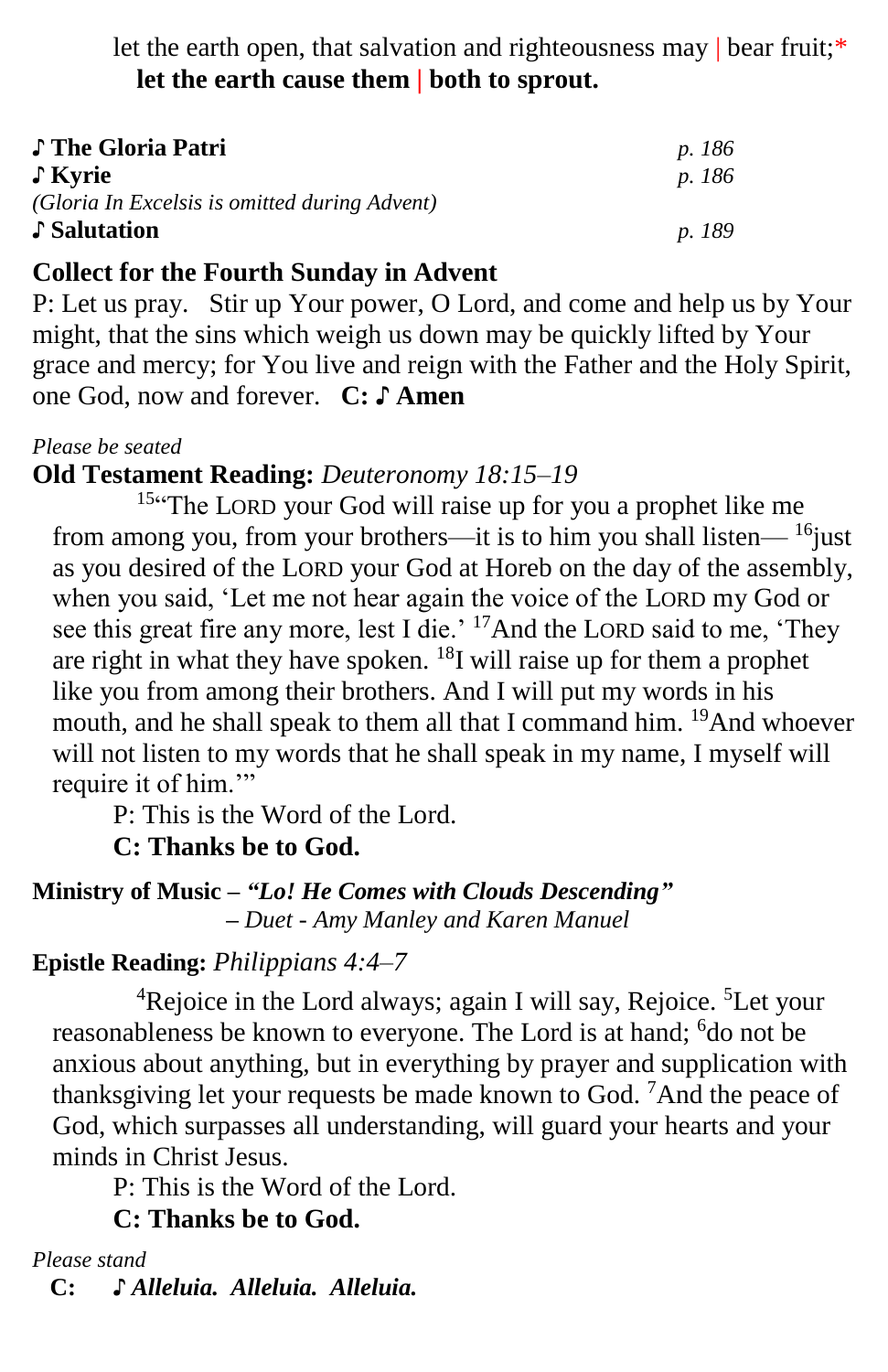# **Holy Gospel: John 1:19-28**

P: The Holy Gospel according to St. John, the first chapter.

**C:** *♪ Glory be to Thee, O Lord.*

 $19$ This is the testimony of John, when the Jews sent priests and Levites from Jerusalem to ask him, "Who are you?" <sup>20</sup>He confessed, and did not deny, but confessed, "I am not the Christ." <sup>21</sup>And they asked him, "What then? Are you Elijah?" He said, "I am not." "Are you the Prophet?" And he answered, "No." <sup>22</sup>So they said to him, "Who are you? We need to give an answer to those who sent us. What do you say about yourself?"  $23$ He said, "I am the voice of one crying out in the wilderness, 'Make straight the way of the Lord,' as the prophet Isaiah said."

<sup>24</sup>(Now they had been sent from the Pharisees.) <sup>25</sup>They asked him, "Then why are you baptizing, if you are neither the Christ, nor Elijah, nor the Prophet?" <sup>26</sup>John answered them, "I baptize with water, but among you stands one you do not know,  $27$  even he who comes after me, the strap of whose sandal I am not worthy to untie." <sup>28</sup>These things took place in Bethany across the Jordan, where John was baptizing.

<sup>56</sup>And Mary remained with her about three months and returned to her home.

P: This is the Gospel of the Lord.

**C:** ♪ **Praise be to Thee, O Christ.**

# **Nicene Creed** *p. 191*

*Please be seated*

# **Hymn of the Day LSB #357** *O Come, O Come, Emmanuel*

*stz. 1-2 – Congregation stz. 3 – Duet – Amy Manley & Karen Manuel stz. 4-5 – Congregation stz. 6 – Duet – Amy Manley & Karen Manuel stz. 7 – Congregation*

### **Sermon** Text: John 1:19-28 Title: "*Determined Identity*" Theme: **GOD HAS IDENTIFIED YOU ALONG WITH JESUS TO CONFESS JESUS AND TO DENY ALL OTHER IDENTITIES.**

*Please stand*

♪ **Offertory** *p. 192-193 Please be seated* **Offering** 

*Please stand as the offering plates are brought forward during the offering hymn* **Offering Hymn #781** *We Give Thee But Thine Own v. 1 & 2*